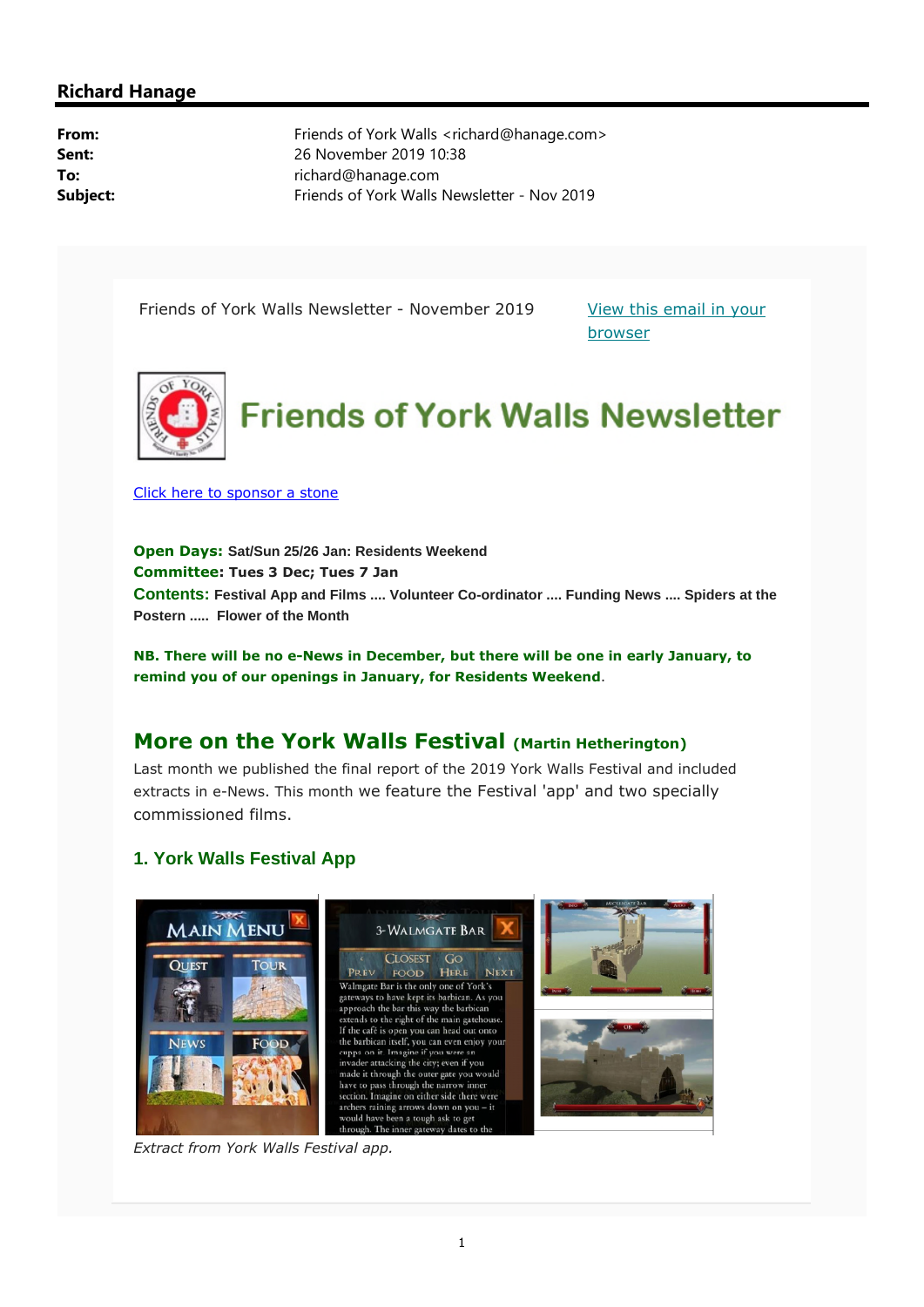In the six months leading up the festival we worked with Yorgame to develop an App for use by walls walkers. It contains features on 12 locations along the walls, split into two sections. There is text to read or listen to at each point, and most locations also have a photo-slider that takes you back from the present day to show you an indication of how things would have looked in medieval times. Finally, there is a 3D flyover of the sites, and users can zoom in-and-out as they circle around the models.

Around 150 users downloaded the App over the festival weekend, and it remains available at the links below.

App Store (iPhone)

Play Store (Android)

### **2. York Walls Festival Films**



The Walls in 14 minutes

**Scenes from Richard III** 

#### Displayed at Red Tower during the festival

Two short films were produced for York Walls Festival 2019, and shown at Red Tower over the weekend. Both are on YouTube and can be viewed at the links below.

The first film is a full circuit of the City Walls, beginning near Lendal Bridge and heading clockwise via Bootham Bar, Monk Bar, Walmgate Bar and Micklegate Bar to show the key points of interest. Filmed without commentary, it provides a visual record of how the walls looked in summer 2019.

The second film is a series of six excerpts from Shakespeare's Richard III, some of which were filmed at Fishergate Postern Tower. Richard's short reign (1483-85) included many key events in York, and the medieval walls make a great backdrop to the clips.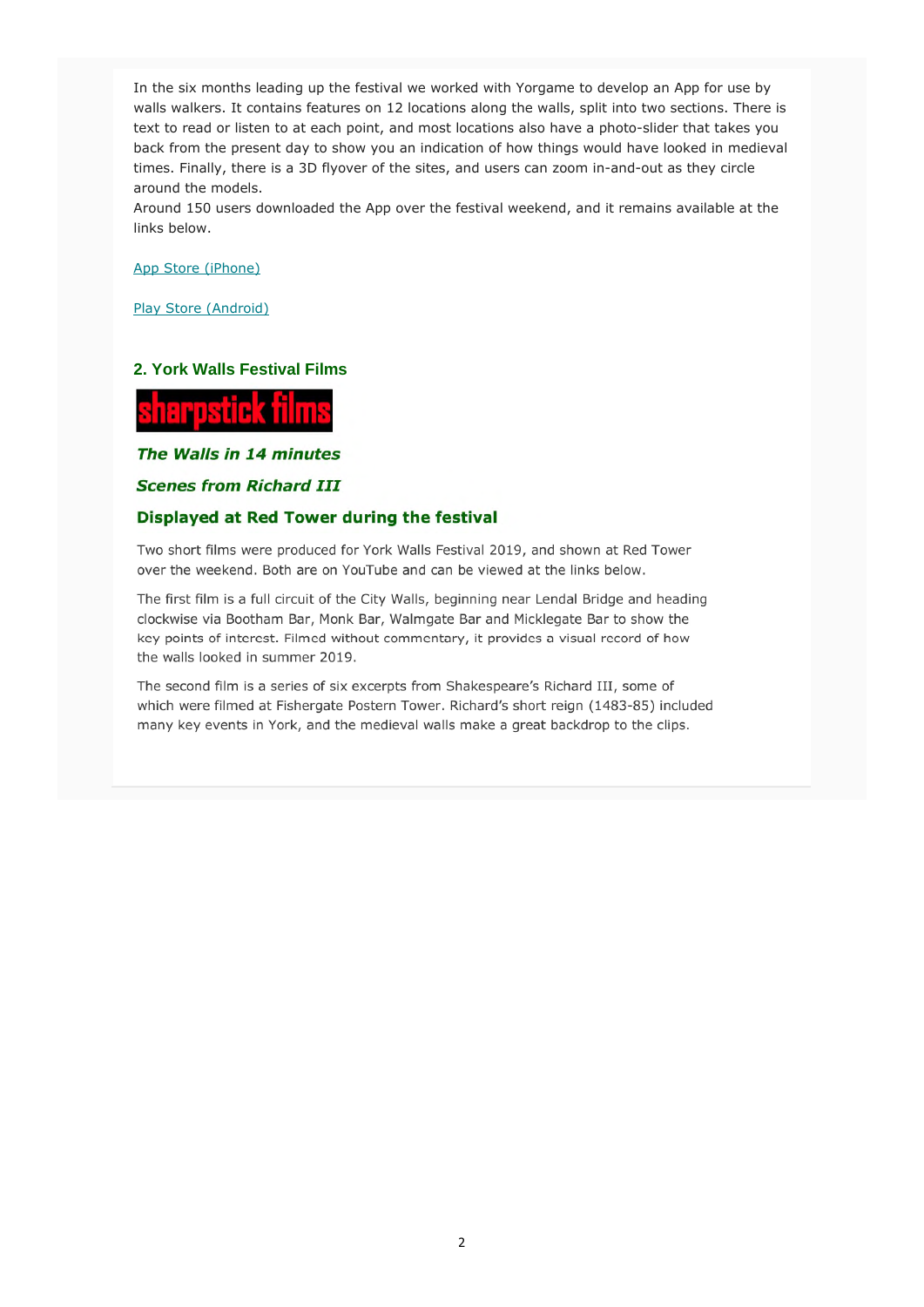

**Baz Jones** @sharpstickfilms

@WallsYork @YorkWallsFriend At @RedTowerYork1 this weekend view scenes from #Shakespeare's #RichardIII shot especially at #Fishergate Postern Tower for the annual Walls Festival, Promo 2.



A screengrab from Twitter (@sharpstickfilms) showing Kate Hampson in the Richard III scenes

You can see the films on YouTube:

Scenes from Richard III

The Walls in 14 minutes

# **Volunteer Co-ordinator Needed (Martin Hetherington)**

Martin is stepping down as co-ordinator of volunteers - so we are looking for a replacement, perhaps on a shared basis. If you would like to know more, please contact Martin at friendsofyorkwalls@gmail.com

A summary of the tasks involved:

Keep the list of active volunteers up-to-date.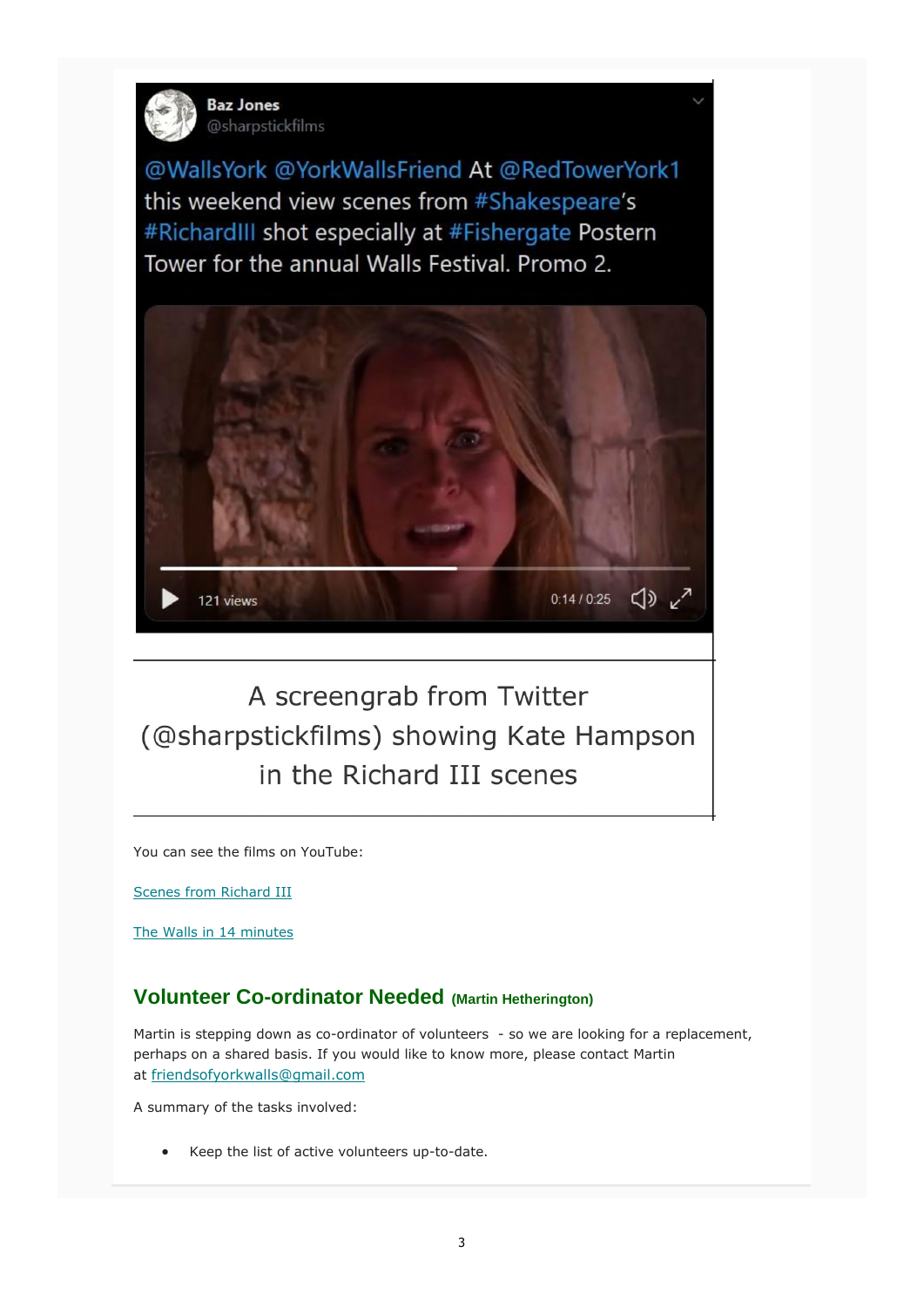- Send one or two emails prior to each Fishergate Postern Tower (FPT) open day to encourage volunteers to sign up, and let the committee know if there are gaps in the cover,
- Help to induct new volunteers at the FPT with support from the FOYW committee and other experienced volunteers
- Complete the opening-up and/or closing-up checklist if volunteering at that time.
- It would be helpful if the volunteer co-ordinator can commit to at least 10 FPT openings each year.

## **Funding bids in progress (Bill Hill)**

Funding bids have been submitted to create a more robust model of the postern gate and portcullis mechanism, to go on the second floor of Fishergate Postern Tower. The timescale for hearing whether any of the bids are successful is December 2019 to February 2020.

There is also an idea, at chrysalis stage only at this point, to raise funds to build a quarter scale model of the portcullis at the tower to explore how it might have worked in practice.

### **'Spiders at the Postern' (Julian Crabb)**

This is a true story – well the first bit is – I am not sure about the second! Here is the first bit. I was a volunteer on the top floor of Fishergate Postern Tower on the afternoon of Saturday the 5th of October from 2.30-4pm. A little girl bounded up the stairs ahead of her mother. Well they do don't they? She would have been about 7 years old I suppose, and looked around, taking it all in. Looking up she said, 'Mummy look at all those spiders' webs'. Mum, panting a little, smiled and said apologetically, 'Katy loves spiders'....

read the whole story

# **Rampart Flower of the Month (Simon Mattam)**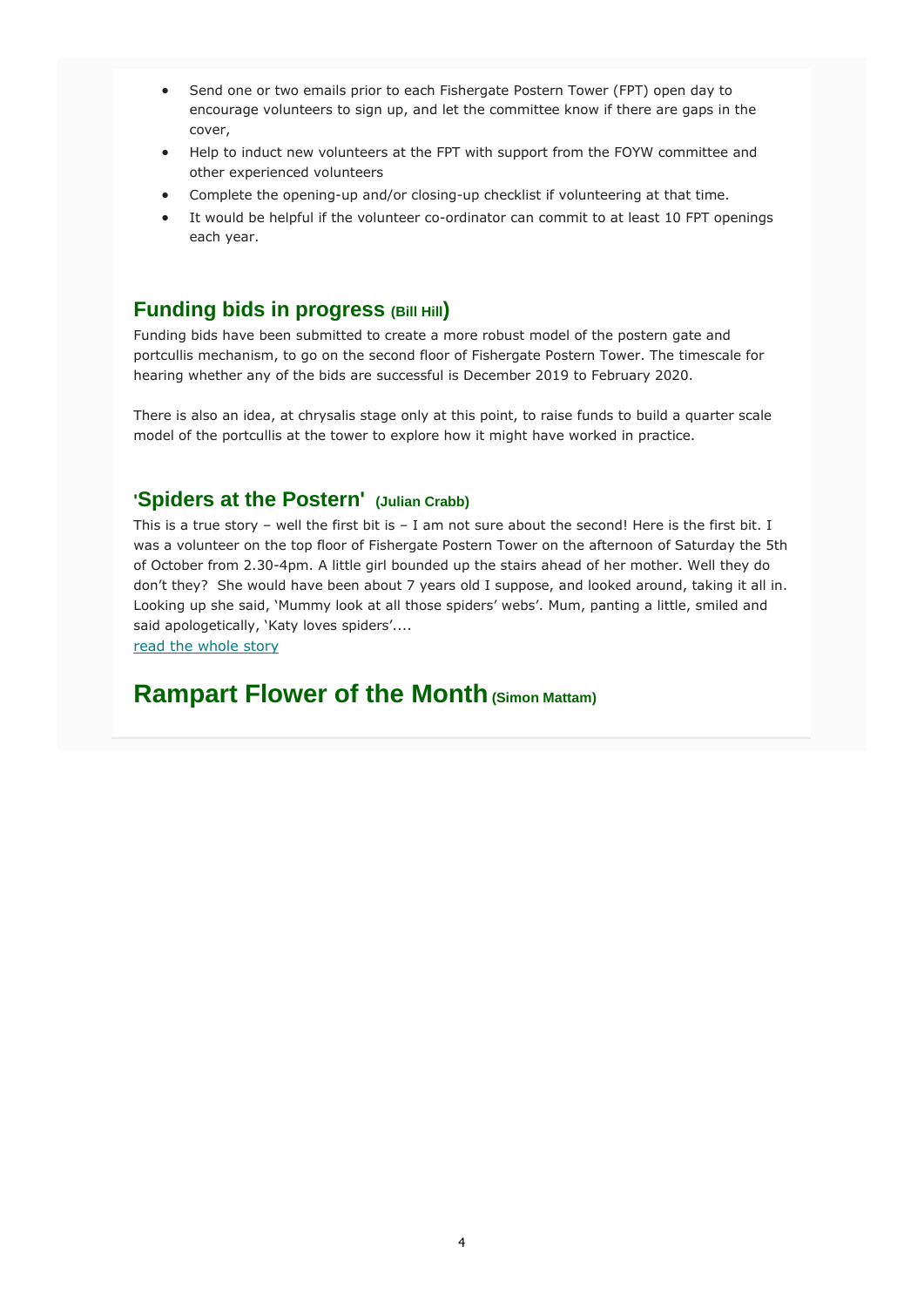

 *'Yarrow by Red Tower' - Photo: Simon Mattam* 

November's flower is yarrow, AKA 'nosebleed' or 'Achillea Millefolium' [=Achilles' thousand-leaved herb].

There were many more in the summer but these tough silvery flowers stand out more this month. On average each plant produces about 1000 seeds and seedlings can come up as late as October. The one in the photo survived mowing by being close to a tree trunk so I suspect there'd be more to see if autumn mowing of the flat ground by the ramparts was less frequent (I am told that the regime is 10 times per year) or more patchy.

For herbalists it is a very valuable plant with wide and apparently contradictory powers hinted at by its aliases above. Anglo-Saxon herbalists passed on the ancient story that Achilles used its numerous and feathery, many-sectioned leaves to treat his soldiers' open battle wounds, it staunched the flow of blood and helped healing.

On the other hand it is said to aid the flow of blood [so is used for menstrual problems and varicose veins] and sniffing the flowers causes nose bleeds; drifting further from medicine, there is even a rhyme to help divination by nose bleed: 'Yarrow, sweet yarrow you bear a white brow, if my love loves me my nose will bleed now'. The flowers are usually silvery white but can also be almost any shade of pink, this brings blood to my mind -like barbers' traditional red and white poles -but I've not heard that herbalists took this as a clue to its main powers.

'Banks of yarrow' in old ballads are probably nothing to do with the plant, they refer to the river Yarrow in the Scots borders -weirdly made more famous by Wordsworth's poem about not going there, he preferred to keep his images from the old songs!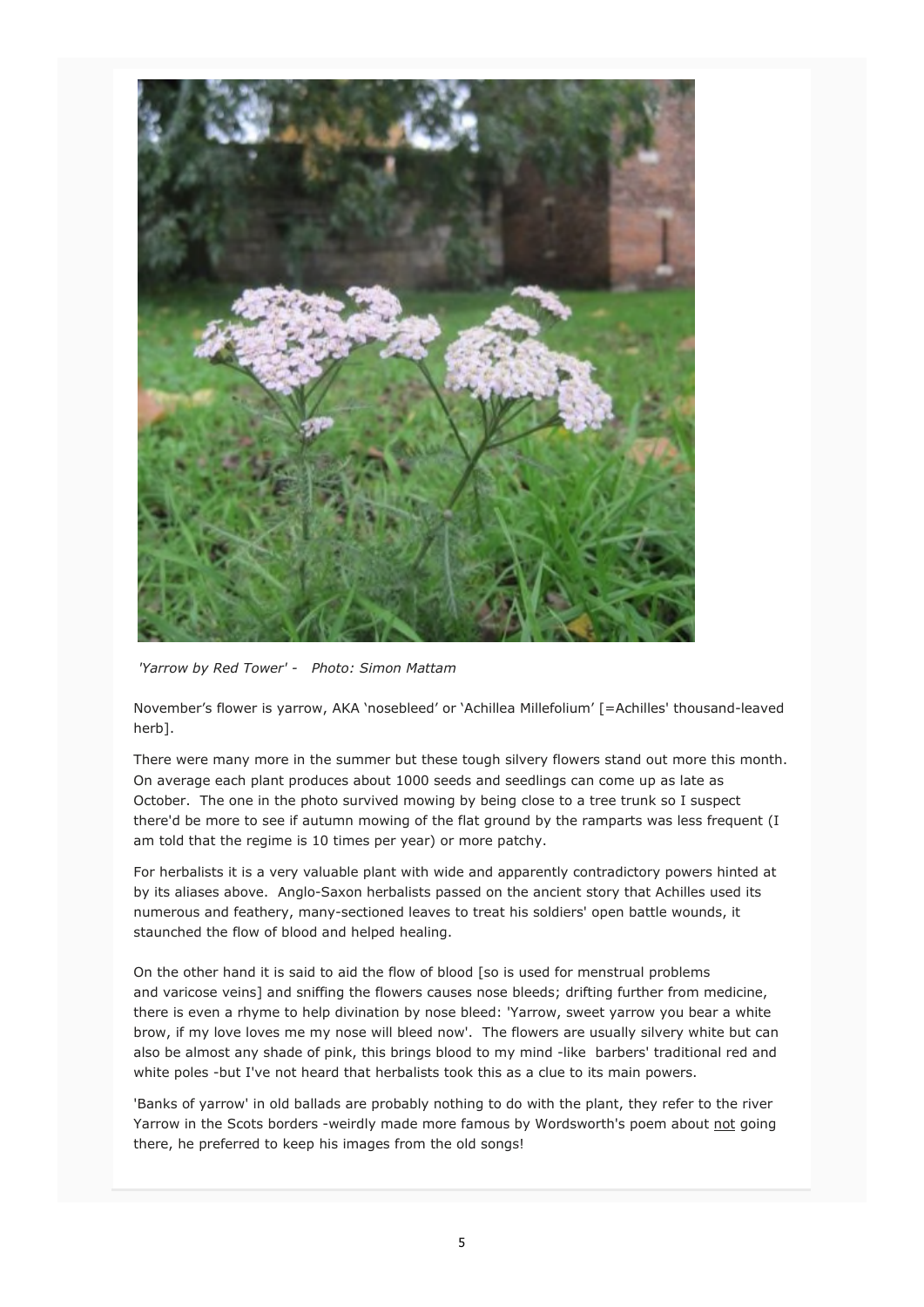To end with, I really like this image of the plant yarrow from an incantation in Irish Gaelic, yarrow as a magically protective herb to be picked by women as they said: 'I will pick the smooth yarrow that my figure may be sweeter, that my lips may be warmer, that my voice may be gladder. May my voice be like a sunbeam, may my lips be like the juice of the strawberry. May I be an island in the sea, may I be a hill in the land, may I be a star in the dark time, may I be a staff to the weak one: I shall wound every man, no man shall hurt me'.

Now I am wondering about January, as there is no e-News in December. Will any flowers be still hanging on in there -perhaps shepherd's purse, dandelion or mouse-ear -all splendidly named -or will there be the glowing 'winter mushroom' on a stump of wood, tempting me to stretch the definition of 'flower'?

Suggestions on this – or offers of help with increasing people's enjoyment of nature on the ramparts [perhaps by devising a nature trail] – are very welcome. ps.mattam@outlook.com

Richard Hanage (richard@hanage.com) Editor, on behalf of the FoYW committee.

| Glen McGowan           | Chair        |
|------------------------|--------------|
| Penny Heptonstall      | Treasurer    |
| Sam McDermott          | Secretary    |
| Alan Fleming           | Website      |
| <b>Emily Greenaway</b> | Fund-raising |
| <b>Bill Hill</b>       | Fund-raising |
| Martin Hetherington    |              |
| Simon Mattam           |              |
| <b>Guy Newton</b>      |              |

The committee may be contacted at friendsofyorkwalls@gmail.com If you would like to attend a committee meeting, please contact Sam McDermott. The meetings are normally on the first Tuesday of the month.

The 'Friends of York Walls' is a Charitable Incorporated Organisation representing York's walls & defences. Registered Charity: No. 1159300 www.yorkwalls.org.uk Postern Tower location: YO1 9AF (please do not send mail here - no letterbox!)